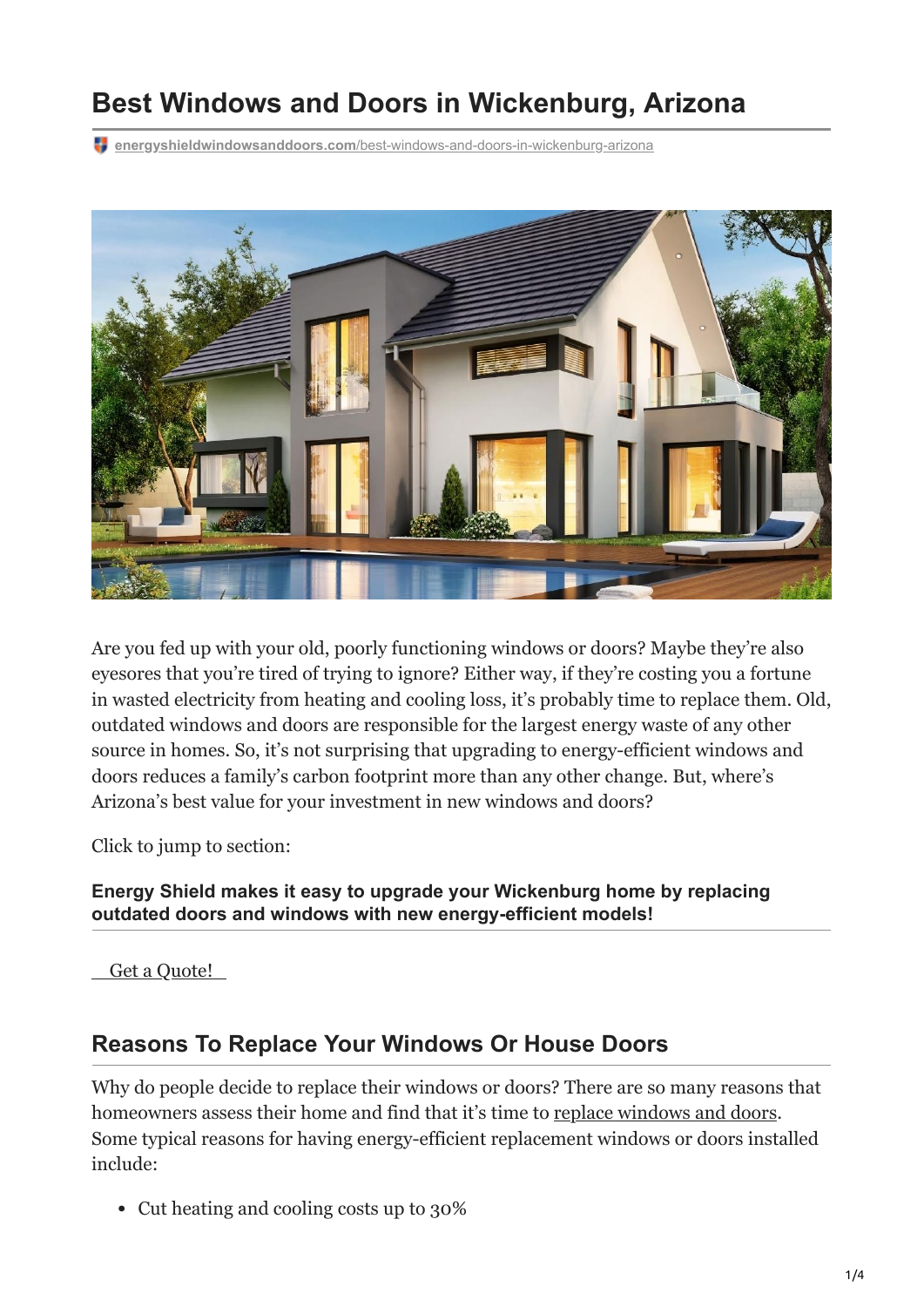- Get rid of drafts around old doors and windows
- Enjoy a more comfortable home
- Reduce noise from outside
- Upgrade home security
- Reduce interior dust
- Increase curb appeal
- Raise property value
- Shrink the family's carbon footprint

#### **Energy Shield Doors**

### **Why Wickenburg, Arizona Customers Love Us!**

### **Replacement Window Styles in Wickenburg, Arizona**

The superior energy efficiency and durability of Energy Shield's high-performance windows have made the brand a regional leader in the industry over the years. Our wood, [aluminum, and](https://energyshieldwindowsanddoors.com/which-door-frame-is-best-for-my-home-wood-vinyl-or-aluminum/) [energy-efficient vinyl replacement windows](https://energyshieldwindowsanddoors.com/vinyl-windows-arizona/) [offer Arizona's best vinyl](https://energyshieldwindowsanddoors.com/which-door-frame-is-best-for-my-home-wood-vinyl-or-aluminum/) replacement windows and overall best value in new window investment.

- [Single Hung Replacement Windows](https://energyshieldwindowsanddoors.com/single-hung-windows/)
- [Double Sliding Replacement Windows](https://energyshieldwindowsanddoors.com/double-sliding-windows/)
- [Casement and Awning Replacement Windows](https://energyshieldwindowsanddoors.com/casement-and-awning-windows/)
- [Picture Windows](https://energyshieldwindowsanddoors.com/picture-window-and-custom-shapes/)
- [Double Hung Replacement Windows](https://energyshieldwindowsanddoors.com/double-hung-windows/)
- [Custom Replacement Windows](https://energyshieldwindowsanddoors.com/picture-window-and-custom-shapes/)
- [Bay Windows](https://energyshieldwindowsanddoors.com/bay-and-bow-windows/)
- [Single Sliding Replacement Windows](https://energyshieldwindowsanddoors.com/single-sliding-windows/)
- [Commercial Windows](https://energyshieldwindowsanddoors.com/arizona-commercial-windows/)

#### **Window Frame Options**

- [Wood Clad](https://energyshieldwindowsanddoors.com/wood-clad-windows/)
- <u>[Vinyl](https://energyshieldwindowsanddoors.com/vinyl-windows-arizona/)</u>
- [Aluminum](https://energyshieldwindowsanddoors.com/aluminum-windows/)

## **Replacement Door Styles in Wickenburg, Arizona**

Our beautiful [exterior doors](https://energyshieldwindowsanddoors.com/door-replacement-arizona/) offer maximum energy efficiency and durability. Our glass doors bring in the natural light and desert beauty that make living in exquisite Wickenburg, Arizona so special. New Energy Shield doors upgrade a home's aesthetic,